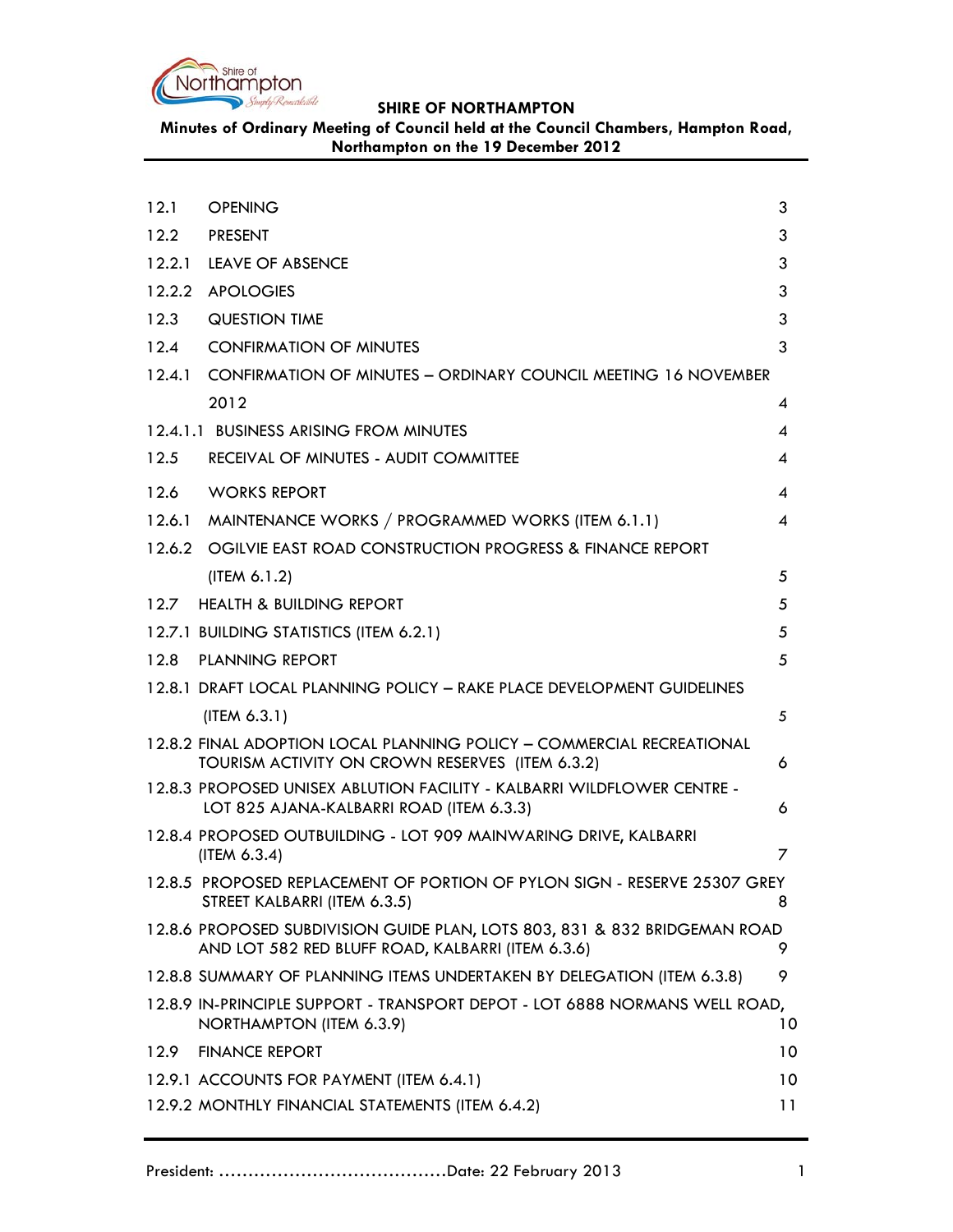

| Minutes of Ordinary Meeting of Council held at the Council Chambers, Hampton Road, |                                                                                  |    |  |  |  |
|------------------------------------------------------------------------------------|----------------------------------------------------------------------------------|----|--|--|--|
|                                                                                    | Northampton on the 19 December 2012<br>12.10 ADMINISTRATION AND CORPORATE REPORT | 11 |  |  |  |
|                                                                                    |                                                                                  |    |  |  |  |
|                                                                                    | 12.10.1 APPOINTMENT OF DEPUTY CEO (ITEM 6.5.1)                                   | 11 |  |  |  |
|                                                                                    | 12.10.2 AUTHORISED OFFICER - DOG ACT & LOCAL LAWS (ITEM 6.5.2)                   | 11 |  |  |  |
|                                                                                    | 12.10.3 2013 COUNCIL MEETING DATES (ITEM 6.5.3)                                  | 12 |  |  |  |
|                                                                                    | 12.10.4 ANNUAL ELECTORS MEETING (ITEM 6.5.4)                                     | 12 |  |  |  |
|                                                                                    | 12.10.5 TENDER - NORTHAMPTON LIGHT INDUSTRIAL AREA (ITEM 6.5.5)                  | 12 |  |  |  |
|                                                                                    | 12.10.6 PROPOSED UNITS - NORTHAMPTON LIGHT INDUSTRIAL AREA (ITEM 6.5.6)          | 13 |  |  |  |
|                                                                                    | 12.10.7 PROPOSED SHELTERS, TABLE & BENCH SEAT SETTINGS - KALBARRI SHOPPING       |    |  |  |  |
|                                                                                    | CENTRE (ITEM 6.5.7)                                                              | 13 |  |  |  |
|                                                                                    | 12.10.8 PLAYGROUND EQUIPMENT - LIONS PARK (ITEM 6.5.8)                           | 13 |  |  |  |
|                                                                                    | 12.10.9 LEASE - HORROCKS RECREATION/GOLF AREA (ITEM 6.5.9)                       | 13 |  |  |  |
| 12.10.10 CHANGE OF BUDGET PURPOSE TO PROVIDE FINANCIAL ASSISTANCE (ITEM            |                                                                                  |    |  |  |  |
|                                                                                    | 6.5.10                                                                           | 14 |  |  |  |
|                                                                                    | 12.10.11 NORTHAMPTON/AJANA RAILWAY CENTENARY CELEBRATIONS (ITEM 6.5.10) 14       |    |  |  |  |
|                                                                                    | 12.10.12 RESERVE 51228 - RIGHT OF WAY, NORTHAMPTON (ITEM 6.5.11)                 | 14 |  |  |  |
| 12.11                                                                              | PRESIDENTS REPORT                                                                | 15 |  |  |  |
| 12.12                                                                              | <b>COUNCILLORS REPORTS</b>                                                       | 16 |  |  |  |
| 12.13                                                                              | <b>INFORMATION BULLETIN</b>                                                      | 17 |  |  |  |
| 12.14                                                                              | NEW ITEMS OF BUSINESS                                                            | 17 |  |  |  |
| 12.15                                                                              | NEXT MEETING OF COUNCIL                                                          | 17 |  |  |  |
| 12.16                                                                              | <b>CLOSURE</b>                                                                   | 17 |  |  |  |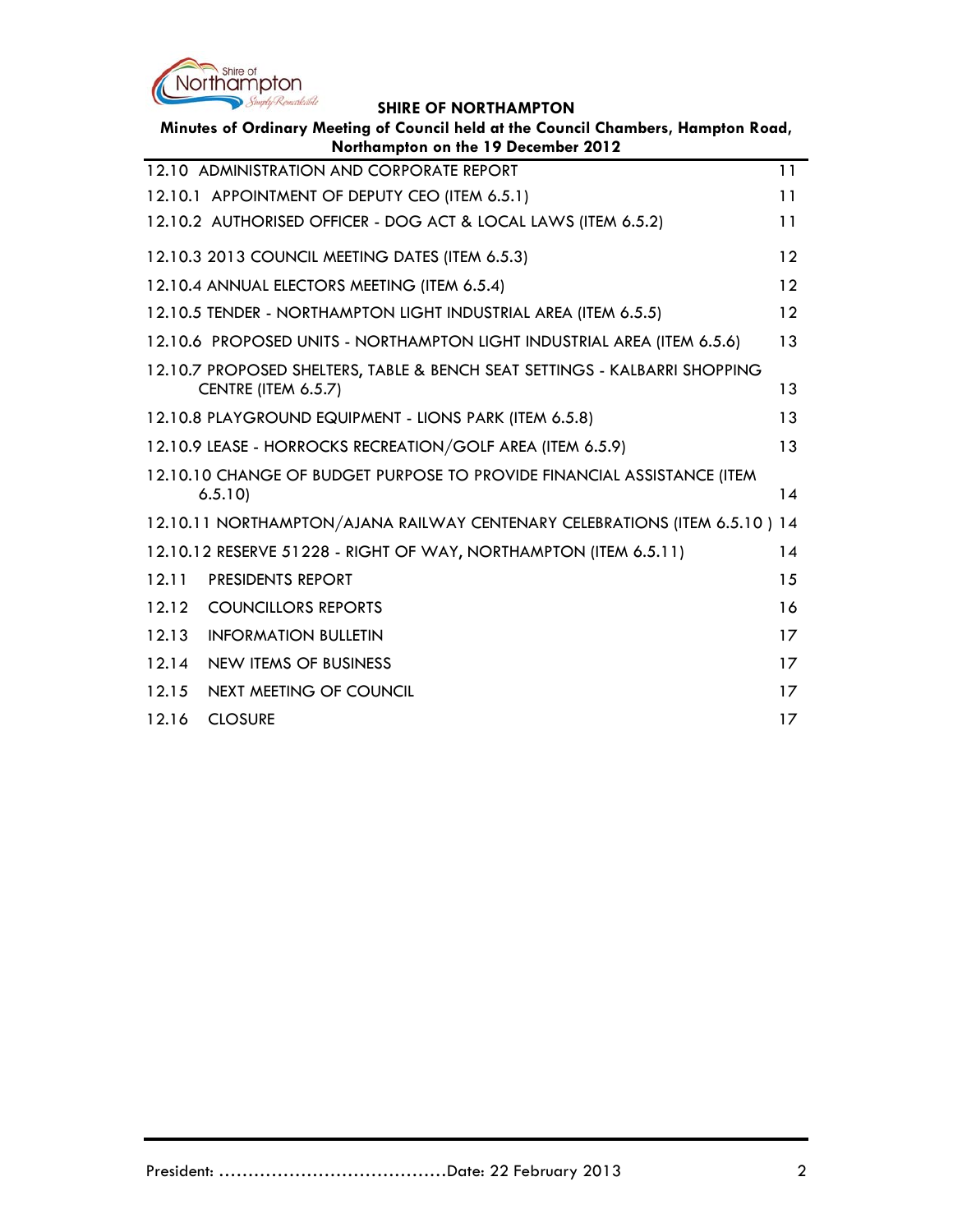

**Minutes of Ordinary Meeting of Council held at the Council Chambers, Hampton Road, Northampton on the 19 December 2012**

### **12.1 OPENING**

The President thanked all members present for their attendance, welcomed all Councillors and declared the meeting open at 1.00pm.

#### **12.2 PRESENT**

| Cr G Wilson<br>Cr B Cripps<br>Cr T Carson<br>Cr C Simkin<br>Cr S Stock-Standen<br>Cr J Booth | President                                     | Northampton Ward<br>Northampton Ward<br>Northampton Ward<br>Northampton Ward<br>Northampton Ward<br>Kalbarri Ward |
|----------------------------------------------------------------------------------------------|-----------------------------------------------|-------------------------------------------------------------------------------------------------------------------|
| Mr Garry Keeffe                                                                              | <b>Chief Executive Officer</b>                |                                                                                                                   |
| Mr Neil Broadhurst                                                                           | <b>Manager Works &amp; Technical Services</b> |                                                                                                                   |
| <b>Mrs Hayley Williams</b>                                                                   | <b>Principal Planner</b>                      |                                                                                                                   |

## **12.2.1 LEAVE OF ABSENCE**

Nil

#### **12.2.2 APOLOGIES**

Cr P Gliddon

#### **12.3 QUESTION TIME**

There were no members of the public present therefore no questions were put to Council.

## **12.4 CONFIRMATION OF MINUTES**

## 12.4.1 CONFIRMATION OF MINUTES - ORDINARY COUNCIL MEETING 16<sup>th</sup> NOVEMBER 2012

Prior to the confirmation of the minutes, Council discussed an email and subsequent telephone conversations received by Councillors from Wendy Payne in regards to the accuracy of the minutes in relation to the first question put to Council at the November meeting. Query was if the question related to the structure plan or the Payne's letter being rejected.

CEO reported that no letter from the Payne's had been rejected by Council and all correspondence received from them had been provided to Councillors to be considered in association with officers reports on this matter.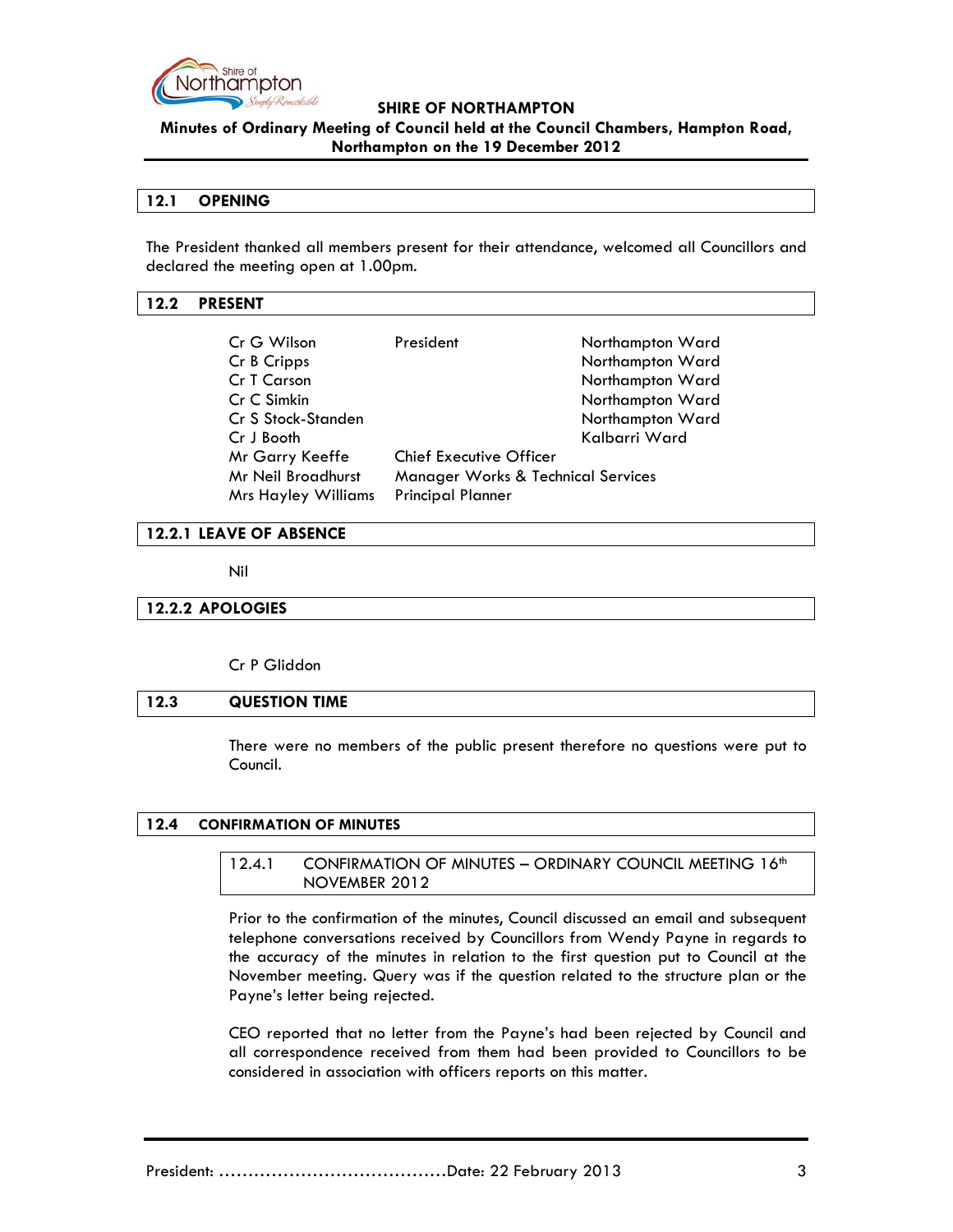

# **Minutes of Ordinary Meeting of Council held at the Council Chambers, Hampton Road, Northampton on the 19 December 2012**

Neither Councillors nor officers were able to recall reference to the question being related to the rejection and with the recorded answer to the question relates to the rejection of the structural plan, Council considered the minute is accurate on this matter.

Moved Cr BOOTH, seconded Cr STOCK-STANDEN

That the minutes of the Ordinary Meeting of Council held on the 16<sup>th</sup> November 2012 be confirmed as a true and correct record subject to the following amendments:

 Minute 11.10.1 – change the heading by deleting the word "OWN" and replacing it with the word "DOWN".

Minute 11.12.4 – change Cr Booth to Cr Gliddon.

CARRIED 6/0

12.4.1.1 BUSINESS ARISING FROM MINUTES

Minute 11.8.3 – CEO advised that the applicant has indicated he will be lodging an appeal against the Councils decision in rejecting his application for a food van at the Horrocks Beach Caravan Park.

Minute 11.14.1 – boat jinker and bus frame with yacht were in the process of being removed from the foreshore area this date.

# **12.5 RECEIVAL OF MINUTES**

Moved Cr STOCK-STANDEN, seconded Cr CARSON

That the minutes of the Audit Committee held 19th December 2012 be received.

CARRIED 6/0

Moved Cr CRIPPS, seconded Cr STOCK-STANDEN

That the 2011/2012 Annual Report, including the Annual Financial Statements, Audit Report and Management Report as presented be received.

CARRIED 6/0

## **12.6 WORKS REPORT**

12.6.1 MAINTENANCE WORKS/PROGRAMMED WORKS (ITEM 6.1.1)

**Noted**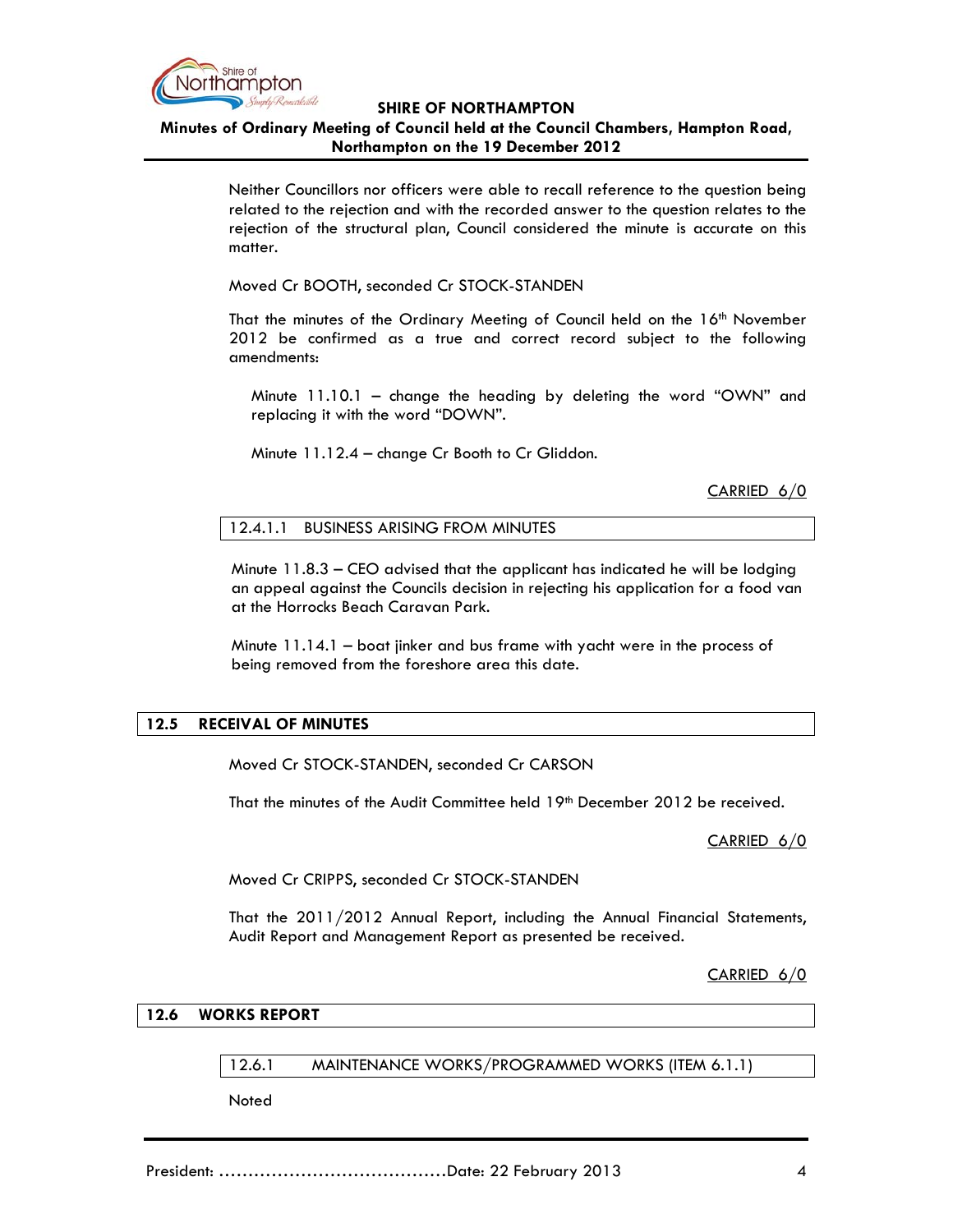

## **Minutes of Ordinary Meeting of Council held at the Council Chambers, Hampton Road, Northampton on the 19 December 2012**

12.6.2 OGILVIE EAST ROAD CONSTRUCTION – PROGRESS & FINANCE REPORT (ITEM 6.1.2)

Moved Cr CRIPPS, seconded Cr CARSON

That the section of the Ogilvie East Road being the "S" bend and water crossing near Mark Johnson's farm entrance, be re-constructed on the exiting alignment

CARRIED 6/0

Mr Broadhurst left the meeting at 1.33pm

# **12.7 HEALTH/BUILDING REPORT**

# 12.7.1 BUILDING STATISTICS (ITEM 6.2.1)

Noted

### **12.8 TOWN PLANNING REPORT**

The CEO Mr Garry Keeffe declared an interest in the following item as he owns property within the Rake Place subdivision and may incur a financial gain or loss from the Council decision. The CEO remained in the meeting.

> 12.8.1 DRAFT LOCAL PLANNING POLICY – RAKE PLACE DEVELOPMENT GUIDELINES (ITEM 6.3.1)

Moved Cr BOOTH, seconded Cr SIMKIN

That Council pursuant to Section 2.4 of the Shire of Northampton Local Planning Scheme No.10 resolve to:

- 1 Adopt draft Local Planning Policy 'Rake Place Development Guidelines' for public comment and advertise it for a period of 42 days;
- 2 Should no written, author-identified objections be received during the 42 day advertising period, then adopt for final approval Local Planning Policy 'Rake Place Development Guidelines and proceed to publish a notice to this effect in the local newspaper; and
- 3 Should there be any written, author-identified objections received during the advertising period, require staff to present to Council a further report.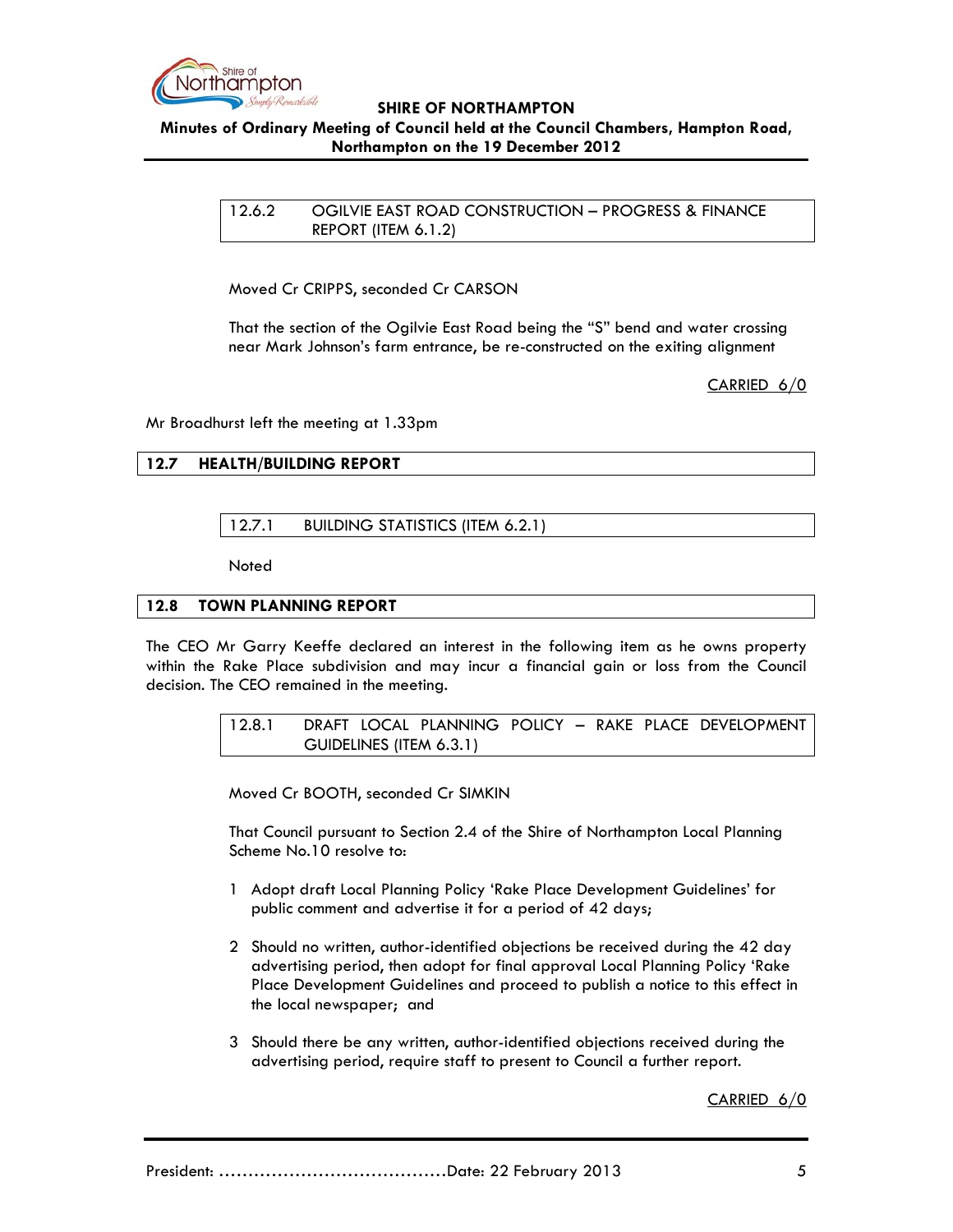

## **Minutes of Ordinary Meeting of Council held at the Council Chambers, Hampton Road, Northampton on the 19 December 2012**

## 12.8.2 FINAL ADOPTION LOCAL PLANNING POLICY – COMMERCIAL RECREATIONAL TOURISM ACTIVITY ON CROWN RESERVES (ITEM 6.3.2)

Moved Cr CARSON, seconded Cr STOCK-STANDEN

Adopt for final approval the Local Planning Policy "Commercial Recreational Tourism Activity on Crown Reserves" as advertised and publish a notice to this effect in the local newspaper.

CARRIED 6/0

12.8.3 PROPOSED UNISEX ABLUTION FACILITY – KALBARRI WILDFLOWER CENTRE – LOT 825 (NO.6531) AJANA-KALBARRI ROAD, KALBARRI (ITEM 6.3.2)

Moved Cr SIMKIN, seconded Cr BOOTH

That Council grant planning approval to the proposed unisex ablution facilities on Lot 825 (No. 6531) Ajana-Kalbarri Road, Kalbarri subject to the following conditions:

- 1. Development shall be in accordance with the attached approved plan(s) dated 19 December, 2012 and subject to any modifications required as a consequence of any condition(s) of this approval. The endorsed plans shall not be modified or altered without the prior written approval of the local government;
- 2. Any additions to or change of use of any part of the building or land (not the subject of this consent/approval) requires further application and planning approval for that use/addition;
- 3. The development shall be consistent or complementary in colour with it's environment to the approval of the local government;
- 4. This approval is valid for a period of two (2) years from the date of approval and will deemed to have lapsed if the development has not substantially commenced before the expiration of this period;
- 5. The Applicant/Owner is to remove the ablution facility and associated buildings when Lot 825 is subject of an approved subdivision, where it cannot be demonstrated that it meets all of its statutory and strategic requirements under the approved Structure Plan, Local Planning Scheme and its associated policies;
- 6. A building permit shall be issued by the local government prior to the commencement of any work on the site;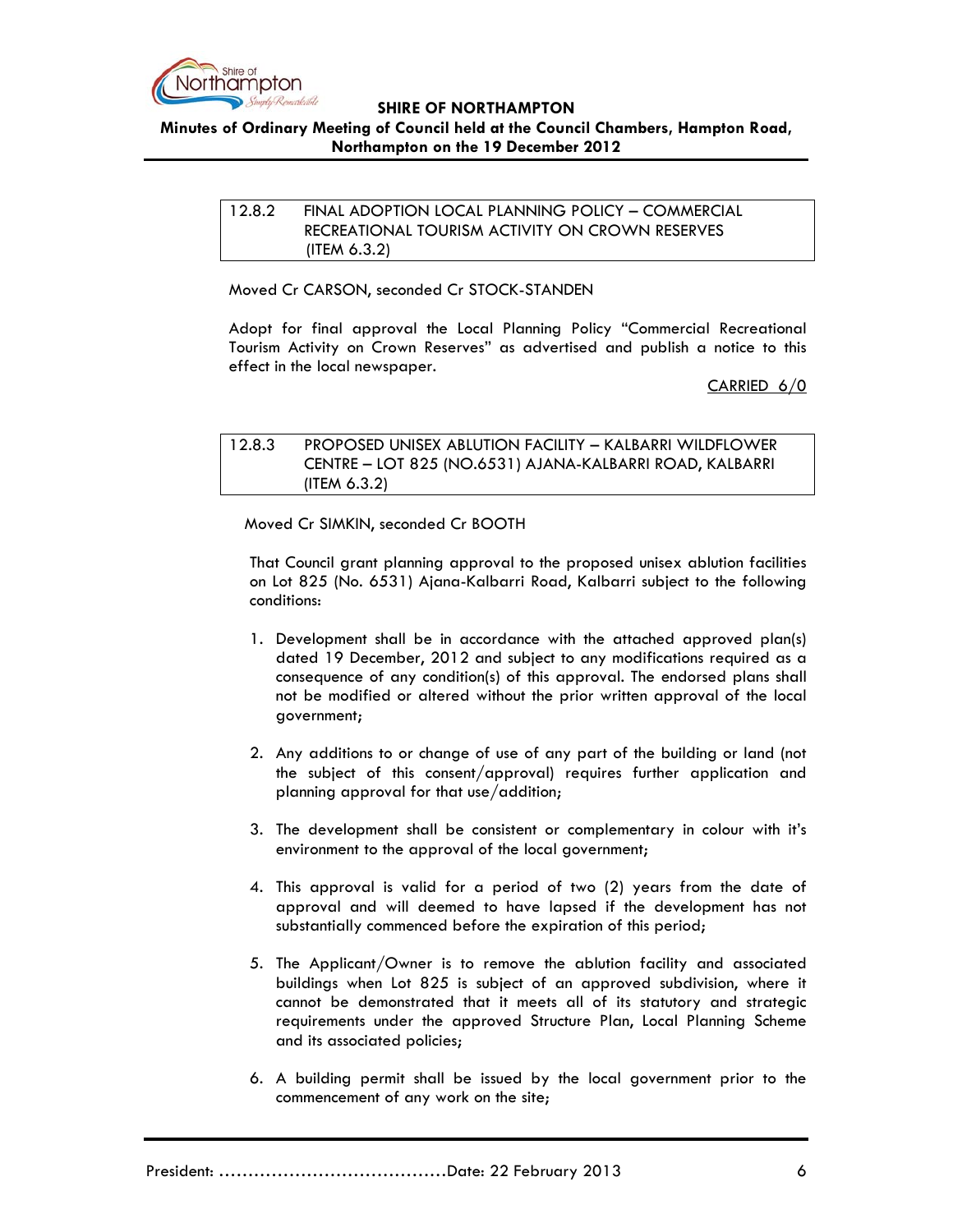

**Minutes of Ordinary Meeting of Council held at the Council Chambers, Hampton Road, Northampton on the 19 December 2012**

- 7. All stormwater is to be disposed of on-site to the specifications and approval of the local government; and
- 8. The Applicant is advised that the development will require the installation of a septic tank, which requires the approval of the local government pursuant to the Health (Treatment of Sewerage and Disposal of Effluent and Liquid Waste) Regulations 1974. The Applicant is advised that septic tanks will not be approved closer than 1.2m to the foundations of any building, or the boundary of any lot. Disposal systems (ie soakwell, leach drain) are not to be closer than 1.8m to any boundary of a lot, building, septic tank or disposal system.

### Advice Notes:

- a) Where an approval has so lapsed, no development/land use shall be carried out without the further approval of the local government having first been sought and obtained.
- b) Should the applicant be aggrieved by the decision of the Council (in part or whole) a right of appeal exists to the State Administrative Tribunal within twenty eight (28) days from the date of the decision.

CARRIED 6/0

12.8.4 PROPOSED OUTBUILDING – LOT 909 (NO. 15) MAINWARING DRIVE, KALBARRI (ITEM 6.3.4)

Moved Cr BOOTH, seconded Cr SIMKIN

That Council:

1. Refuse the application as submitted.

Reasons for refusal:

- (i) The proposed outbuilding does not accord with Clause 6.2.1 (A1.1i) of the *Residential Design Codes of Western Australia* given that the outbuilding is setback 2m from the primary street. Furthermore, the proposed development is not considered to meet the performance criteria of this clause as it will not contribute to the desired streetscape of Mainwaring Drive.
- (ii) The proposed outbuilding does not accord with Clause 6.3.1 (A1i) of the *Residential Design Codes of Western Australia* given that the proposed outbuilding is setback 1m from the side boundary (west). Furthermore, the proposed development is not considered to meet the performance criteria of this clause as the increased wall height and length will not assist in ameliorating building bulk on the adjoining property.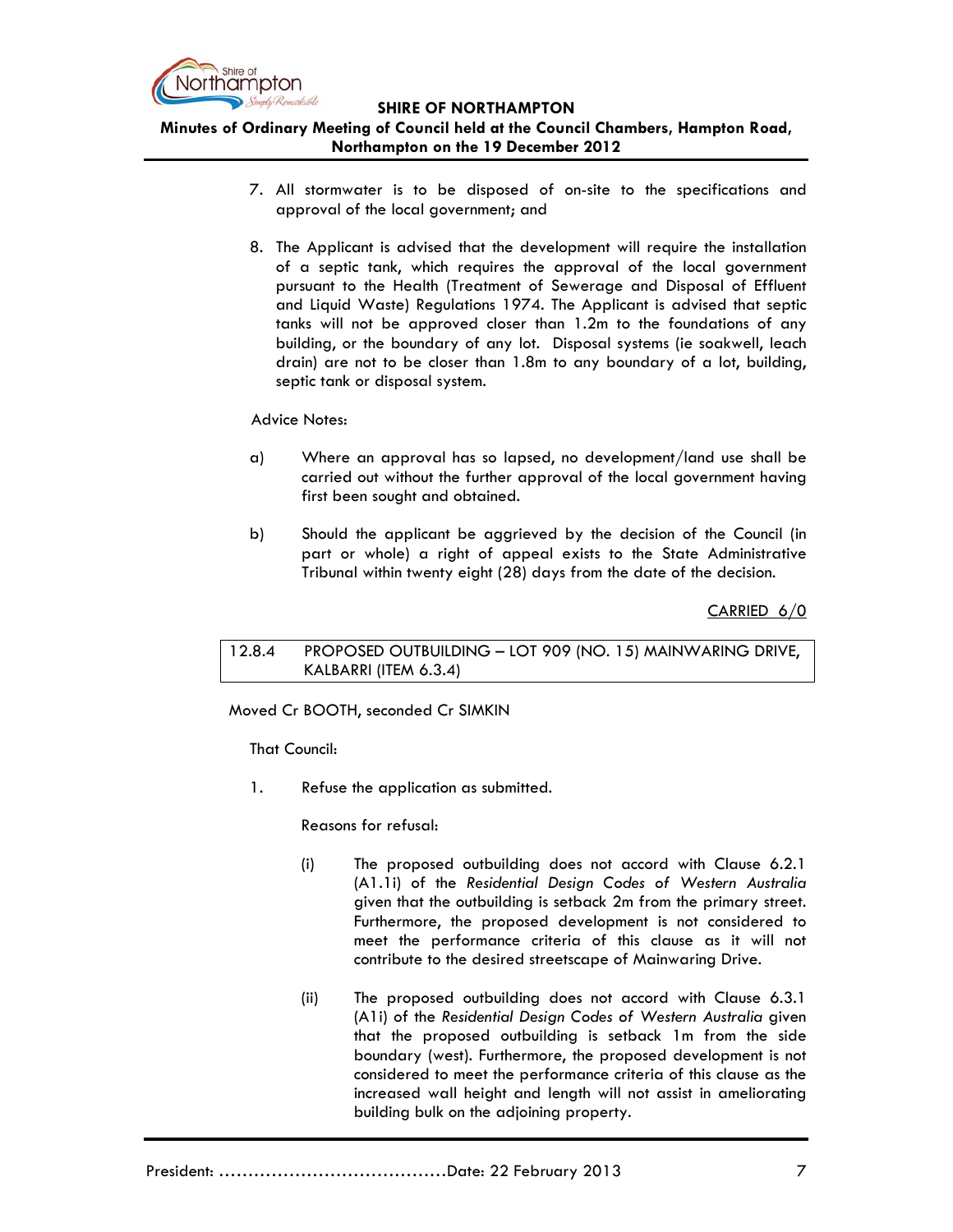

**Minutes of Ordinary Meeting of Council held at the Council Chambers, Hampton Road, Northampton on the 19 December 2012**

- (iii) The proposed outbuilding does not accord with:
	- (a) Clause 6.10.1 (A1vi) of the *Residential Design Codes of Western Australia* as the outbuilding is located within the primary street setback area; and
	- (b) Clause 6.10.1 (A1viii) of the *Residential Design Codes of Western Australia* as the outbuilding is located 1m from the side boundary (west);
	- (c) Furthermore, the proposed development is not considered to meet the performance criteria of the same clause as the outbuilding will detract from the streetscape and visual amenity of neighbouring properties.
- (iv) The proposed outbuilding does not accord with the following Clauses of the Shire of Northampton Local Planning Policy – Outbuildings:
	- (a)  $4.2.2(a)$  as the proposed outbuilding has a wall height in excess of 3.0m;
	- (b) furthermore, the proposed development is not considered to meet the objectives of the Local Planning Policy as the visual impact of the outbuilding will be detrimental to the streetscape.
- (v) It is further noted that the issue of precedence sited by the Applicant/Owner is not a valid planning argument, given that the outbuilding located at No 14 Pederick Place is only 36m2, with a wall height of 2.6m which is significantly different in size and bulk to that proposed by this Application.
- 2. Advise the Applicant to resubmit amended plans to denote an outbuilding with a dimension of no more than 6m x 6m with a wall height no greater than 2.6m then Council will approve granting planning approval to a reduced front setback of 2m and building to be constructed of same materials to match the current residence.
- 3. That the CEO be given delegated authority provide planning approval if amened plans as per Item 2 are received.
- 4. Should the applicant be aggrieved by the decision of the Council (in part or whole) a right of appeal exists to the State Administrative Tribunal within twenty eight (28) days from the date of the decision.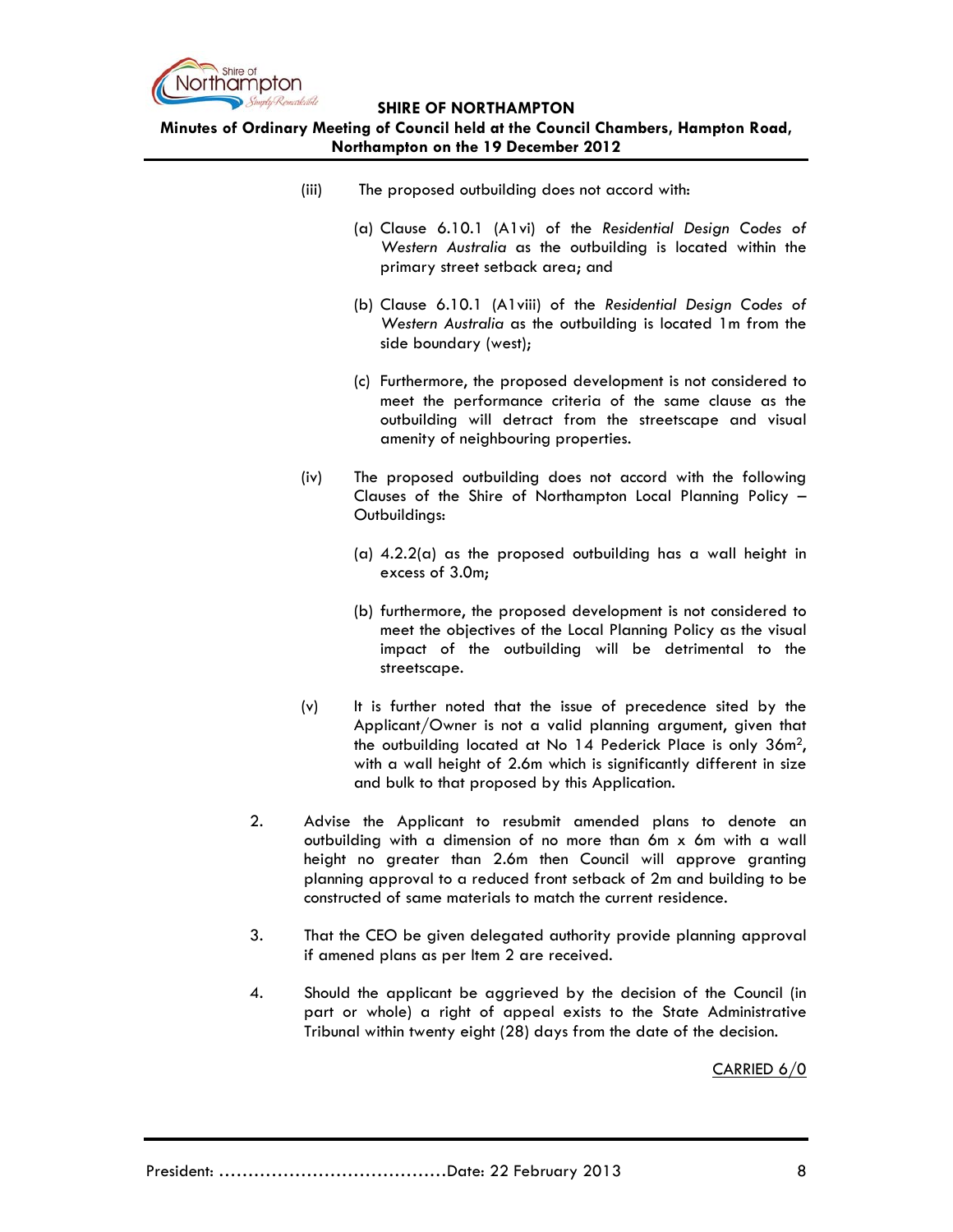

**Minutes of Ordinary Meeting of Council held at the Council Chambers, Hampton Road, Northampton on the 19 December 2012**

> Council did not support the officer's recommendation to advertise the original application as it did not support the application as submitted due to the size of the outbuilding.

12.8.5 PROPOSED REPLACEMENT OF PORTION OF PYLON SIGN – RESERVE 25307, GREY STREET, KALBARRI (ITEM 6.3.5)

Moved Cr SIMKIN, seconded Cr CARSON

That Council grant planning approval to the proposed replacement of a portion of the existing sign on Reserve 25307 Grey Street, Kalbarri subject to the following conditions:

- 1. Development shall be in accordance with the attached approved plan(s) dated 19 December, 2012 and subject to any modifications required as a consequence of any condition(s) of this approval. The endorsed plan(s) shall not be modified or altered without the prior written approval of the local government;
- 2. The Applicant is to submit a plan which includes the specific details of the proposed advertisement to the Chief Executive Officer for approval and the Chief Executive Officer being given delegated authority to approve the details of the sign;
- 3. If the development/use the subject of this approval is not substantially completed within a period of 2 years after the date of the determination the approval shall lapse and be of no further effect;
- 4. The approval is for one (1) sign to be mounted as a replacement of the advertisement for the Kalbarri River Queen on the existing pylon sign and shall be of the same dimensions as the existing sign;
- 5. The sign is to be maintained to the approval of the local government; and
- 6. The sign is to be securely fixed in position at all times; and
- 7. Should the operation Kalbarri Wilderness Canoeing cease operations then they are responsible for the removal of the sign.

### Advice Notes:

a) Where an approval has so lapsed, no development/land use shall be carried out without the further approval of the local government having first been sought and obtained.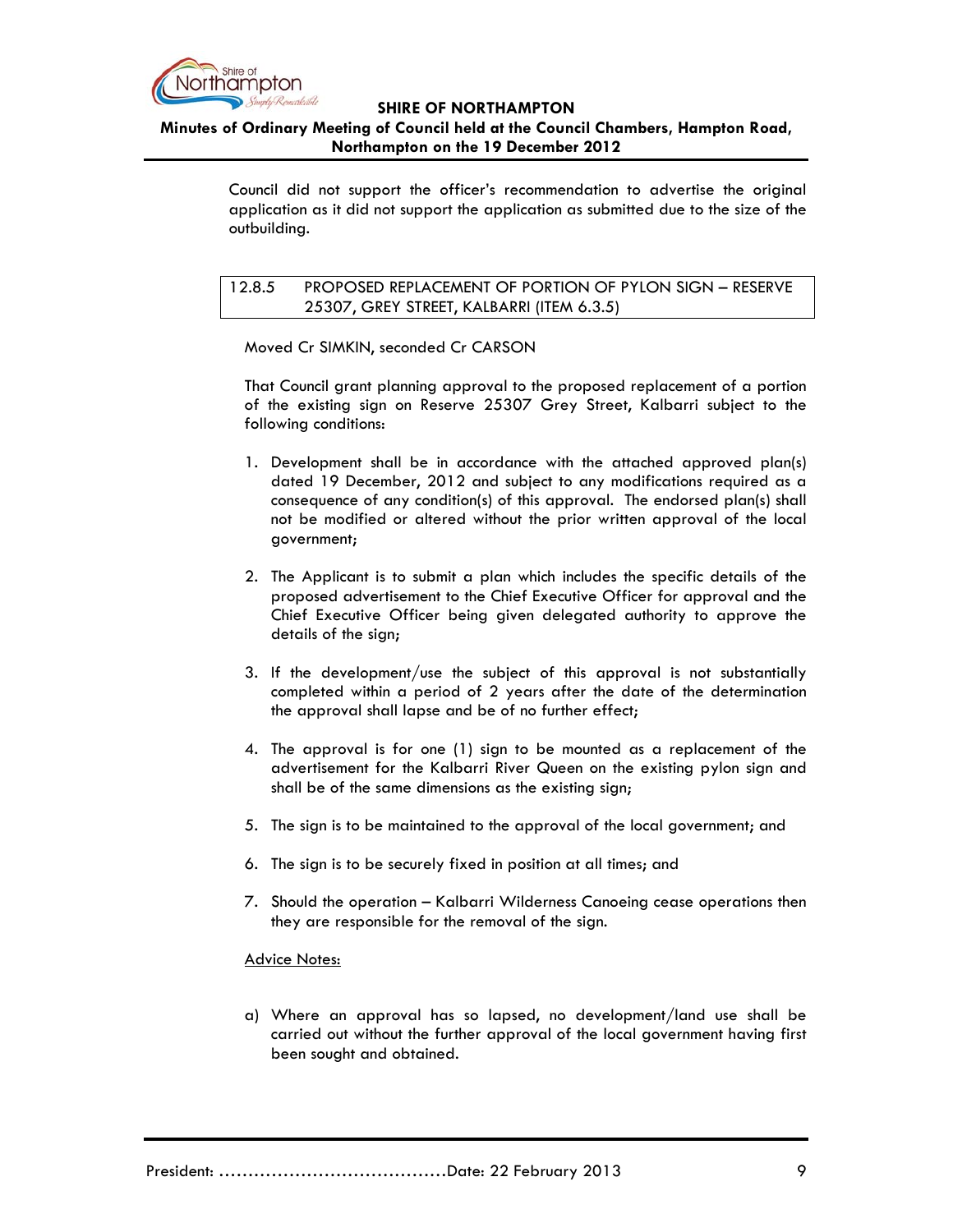

# **Minutes of Ordinary Meeting of Council held at the Council Chambers, Hampton Road, Northampton on the 19 December 2012**

b) Should the applicant be aggrieved by the decision of the Council (in part or whole) a right of appeal exists to the State Administrative Tribunal within twenty eight (28) days from the date of the decision.

CARRIED 6/0

# 12.8.6 INFORMATION ITEM - PROPOSED SUBDIVISION GUIDE PLAN – LOTS 582 RED BLUFF ROAD & LOTS 830, 831 & 832 BRIDGEMAN ROAD, KALBARRI (ITEM 6.3.6)

The Principal Planner provided Council with a summary of this development from its beginnings to the current status and provided time lines of events and processes that have occurred.

12.8.7 PROPOSED HOLIDAY CRAFT ACTIVITY – RESERVE 25307 GREY STREET, KALBARRI (ITEM 6.3.7)

Moved Cr STOCK-STANDEN, seconded Cr CARSON,

That Council:

- 1. Grant Planning Approval for an experiential use (art and craft activity) located near Sally's Tree on Reserve 25307 Grey Street, Kalbarri subject to the following conditions:
	- (a) This approval is only valid from Monday  $7<sup>th</sup>$  January, 2013 until Friday 25<sup>th</sup> January, 2013 from 9.00am to 3.00pm each day;
	- (b) The transportable gazebo proposed to be used by the Applicant is to be removed from the Reserve at the end of the activity each day;
	- (c) Development shall be in accordance with the attached approved plan(s) dated 19 December, 2012 and subject to any modifications required as a consequence of any condition(s) of this approval. Any intended departure from the approved plans must be the subject of a fresh planning approval issued by the local government;
	- (d) No signs are to be erected on Reserve 25307 without the local government's approval; and
	- (e) The activity is not to involve the retail sale of goods of any nature.
- 2. Waive the planning application fee of \$100.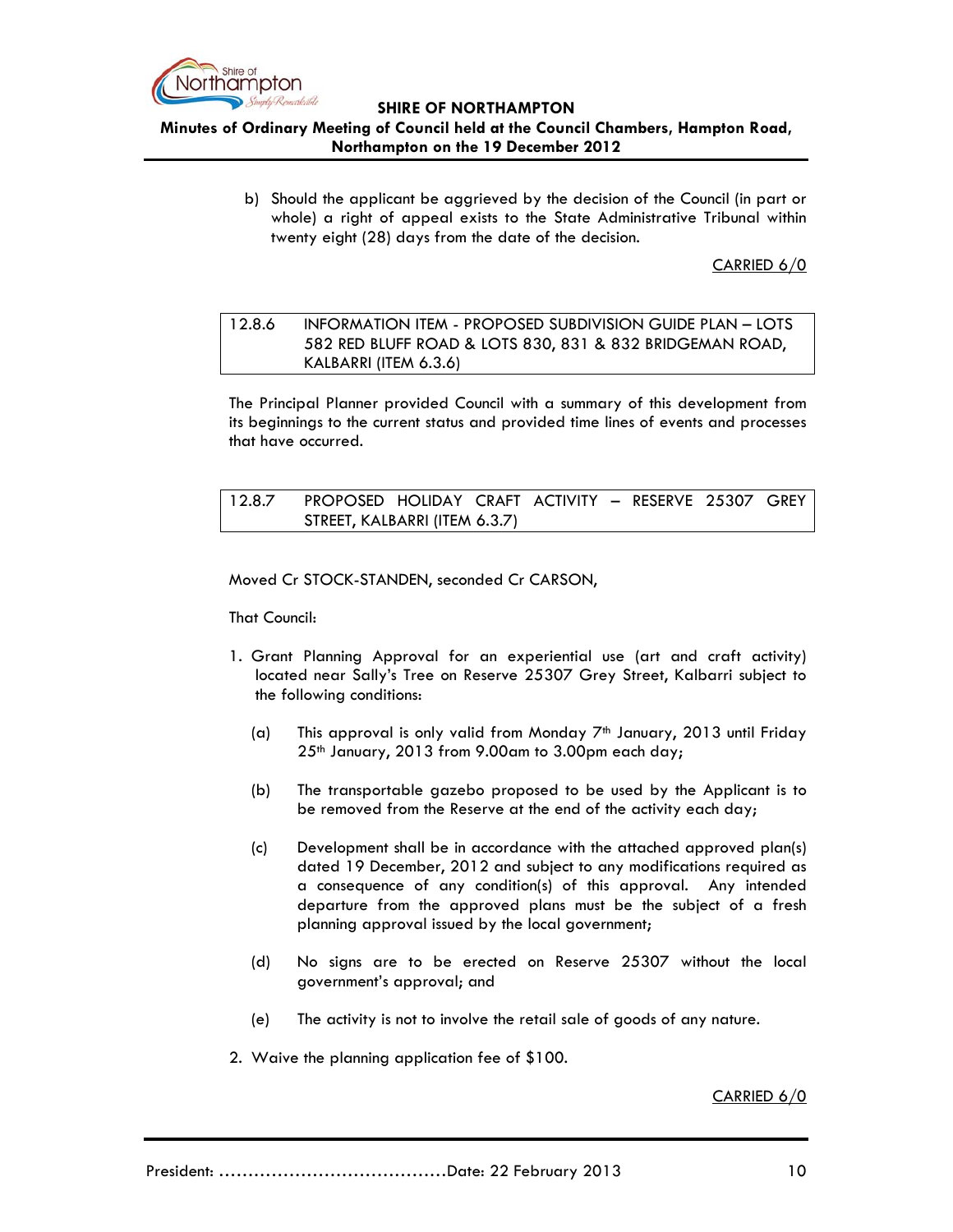

# **Minutes of Ordinary Meeting of Council held at the Council Chambers, Hampton Road, Northampton on the 19 December 2012**

12.8.8 SUMMARY OF PLANNING ITEMS UNDERTAKEN BY DELEGATION (ITEM 6.3.8)

**Noted** 

12.8.9 IN-PRINCIPLE SUPPORT – TRANSPORT DEPOT – LOT 6888 NORMANS WELL ROAD, NORTHAMPTON (ITEM 6.3.9)

Moved Cr STOCK-STANDEN, seconded Cr CARSON

That Council:

- 1. Provide their "In-principle" support to the relocation of the "Transport Depot" at Lot 226 (No. 89) Onslow Street, Northampton to Lot 6888 Normans Well Road, Bowes once it can be demonstrated that the Applicant/Owner is able to secure the successful rezoning of the subject property from "General Rural" to "Special Use – Transport Depot";
- 2. Advise the Applicant/Owner that they will need to engage a suitably qualified Town Planning Consultant to prepare Scheme Amendment documentation; and
- 3. Advise the Applicant/Owner to liaise with the Department of Planning / Western Australian Planning Commission to obtain their support for the subject rezoning.

CARRIED 6/0

# **12.9 FINANCE REPORT**

12.9.1 ACCOUNTS FOR PAYMENT (ITEM 6.4.1)

Moved Cr CARSON, seconded Cr STOCK-STANDEN

That Municipal Fund Cheques 19516-19558 to inclusive, totalling \$109,054.84, Municipal EFT payments numbered EFT10615 to EFT10728 inclusive totalling \$660,217.74, Direct Debit payments GJ05-11 to GJ05-16 totalling \$3,615.60, Trust Fund Cheques 1883-1886 inclusive, totalling \$2,459.30, be passed for payment and the items therein be declared authorised expenditure.

CARRIED BY AN ABSOLUTE MAJORITY 6/0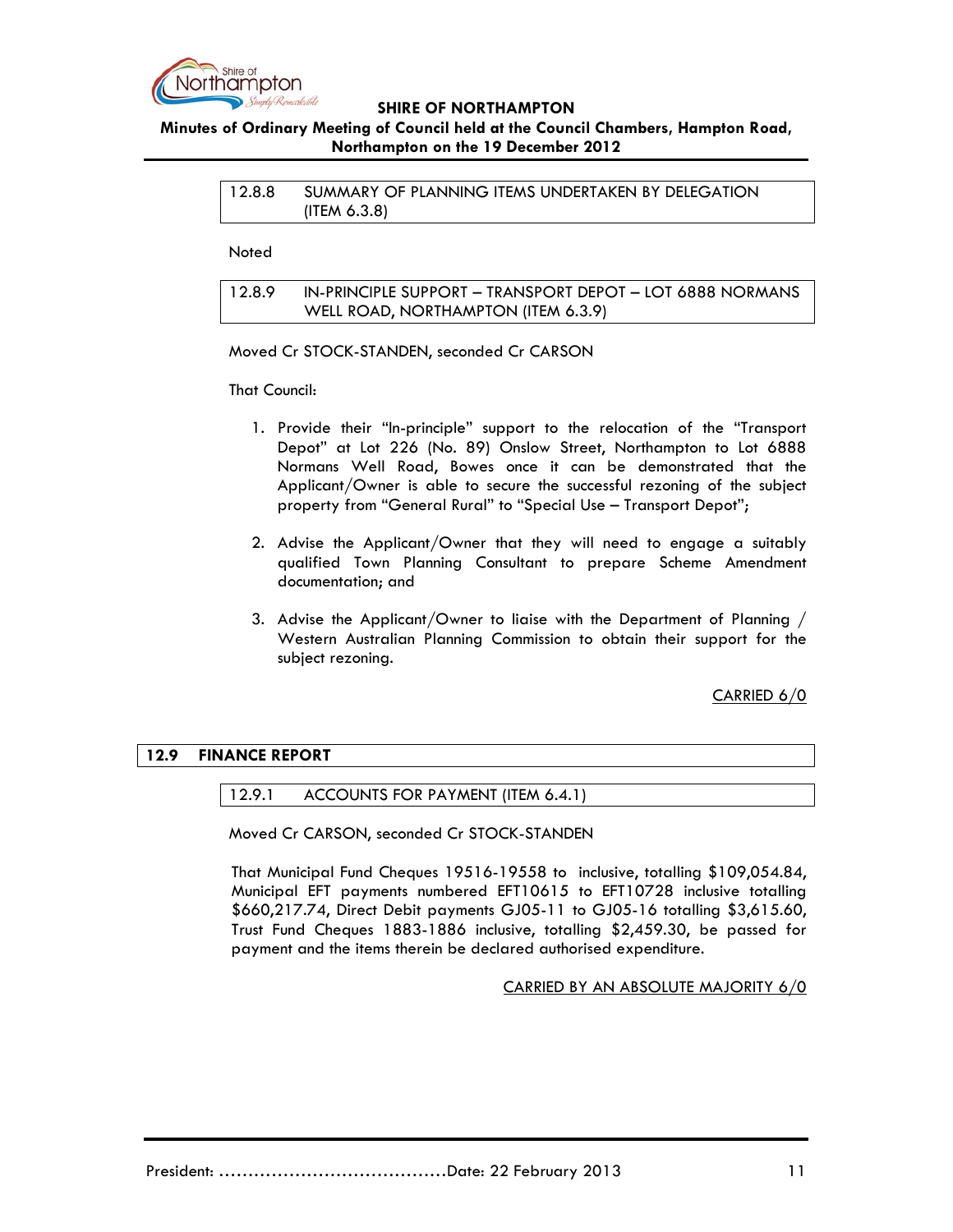

# **Minutes of Ordinary Meeting of Council held at the Council Chambers, Hampton Road, Northampton on the 19 December 2012**

12.9.2 MONTHLY FINANCIAL STATEMENTS (ITEM 6.4.2)

Moved Cr BOOTH, seconded Cr SIMKIN

That Council adopts the Monthly Financial Report for the period ending 30 November 2012 and notes any material variances greater than \$5,000.

CARRIED 6/0

# **12.10 ADMINISTRATION & CORPORATE REPORT**

## 12.10.1 APPOINTMENT OF DEPUTY CEO (ITEM 6.5.1)

Moved Cr CRIPPS, seconded Cr CARSON

That Council endorses the actions of the CEO in appointing Grant Middleton to the position of Deputy Chief Executive Officer.

CARRIED 6/0

## 12.10.2 AUTHORISED OFFICER – DOG ACT & LOCAL LAWS (ITEM 6.5.2)

Moved Cr BOOTH, seconded Cr SIMKIN

That Grant Middleton be duly appointed as authorised officer to exercise powers pursuant to the following:

- 1. Dog Act 1976
- 2. Bush Fires Act Bush Fire Control Officer
- 2. Local Laws Relating to:

 Reserves & Foreshores, Removal & Disposal of Obstructing Vehicles, Safety & Decency, Convenience and Comfort of persons in respect of bathing.

The previous appointment of Jameon Criddle be cancelled.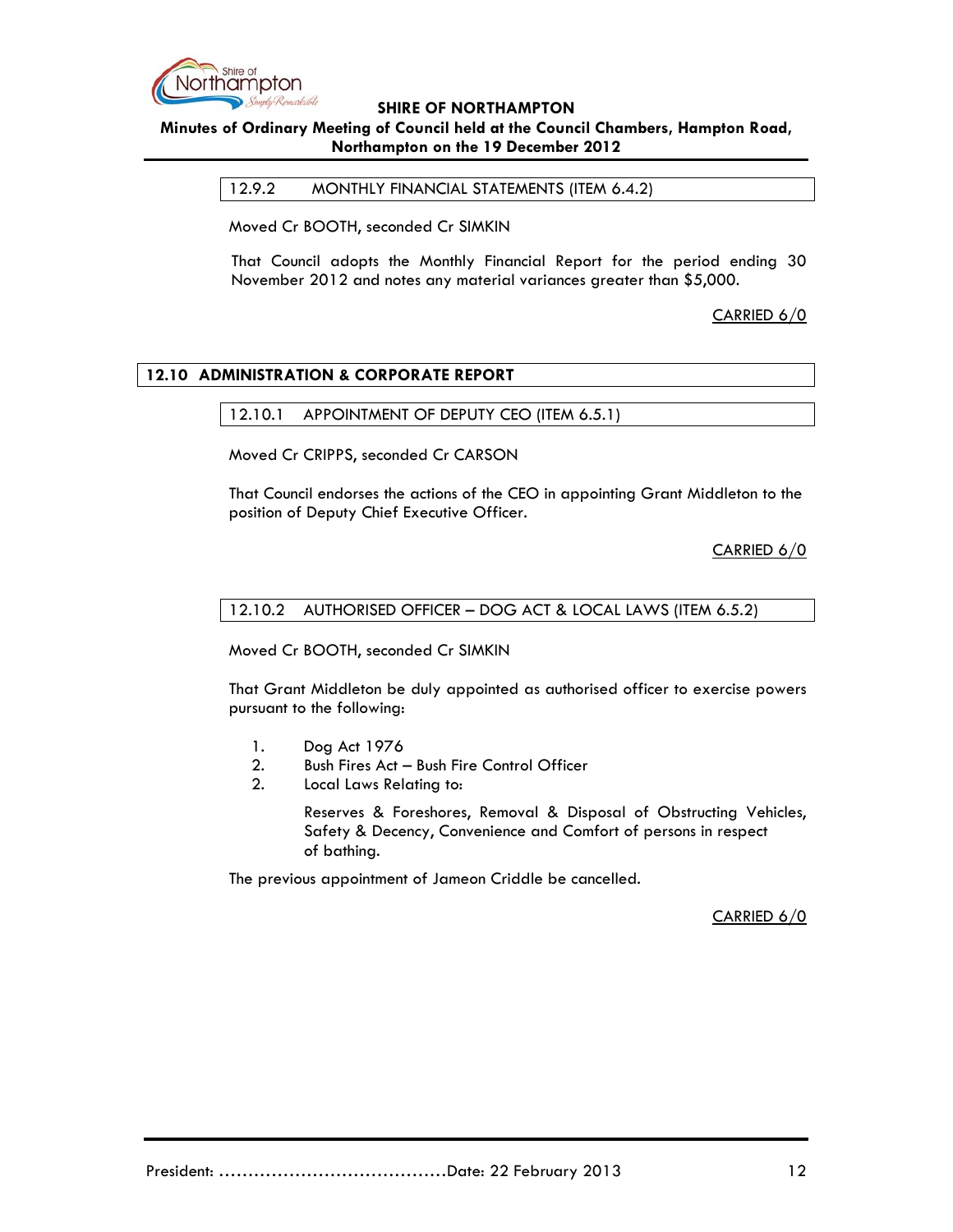

### **Minutes of Ordinary Meeting of Council held at the Council Chambers, Hampton Road, Northampton on the 19 December 2012**

12.10.3 2013 COUNCIL MEETING DATES (ITEM 6.5.3)

Moved Cr SIMKIN, seconded Cr CARSON

That Council:

1. That Council holds their ordinary meetings on the following dates:

| No meeting January      | July 19th                 |
|-------------------------|---------------------------|
| February 22nd           | August 16th               |
| March 22 <sup>nd</sup>  | September 20th            |
| April 19 <sup>th</sup>  | October 18 <sup>th</sup>  |
| May 17th                | November 15 <sup>th</sup> |
| June $21$ <sup>st</sup> | December 18 <sup>th</sup> |

- 2. That all meetings commence at 1.00pm.
- 3. That the February, June and October meetings be held at the Allen Centre in Kalbarri with all other meetings to be held at the Northampton Council Chambers.

CARRIED 6/0

#### 12.10.4 ANNUAL ELECTORS MEETING (ITEM 6.5.4)

Moved Cr SIMKIN, seconded Cr CARSON

That the Annual Electors meeting be held Wednesday 2<sup>nd</sup> February 2012 commencing at 7.00pm at the Northampton Council Chambers.

CARRIED 6/0

12.10.5 TENDER – NORTHAMPTON LIGHT INDUSTRIAL AREA (ITEM 6.5.5)

Moved Cr CARSON, seconded Cr CRIPPS

 That Council accept the tender from Geographe Excavation and Underground Power of \$228,809 for the installation of electricity, water and telecommunication services at the Northampton Light Industrial development

CARRIED 6/0

12.10.6 PROPOSED UNITS – NORTHAMPTON LIGHT INDUSTRIAL AREA (ITEM 6.5.6)

Moved Cr SIMKIN, seconded Cr CRIPPS

That Council endorses the draft design and lot layout for the proposed Northampton Light Industrial Units as presented.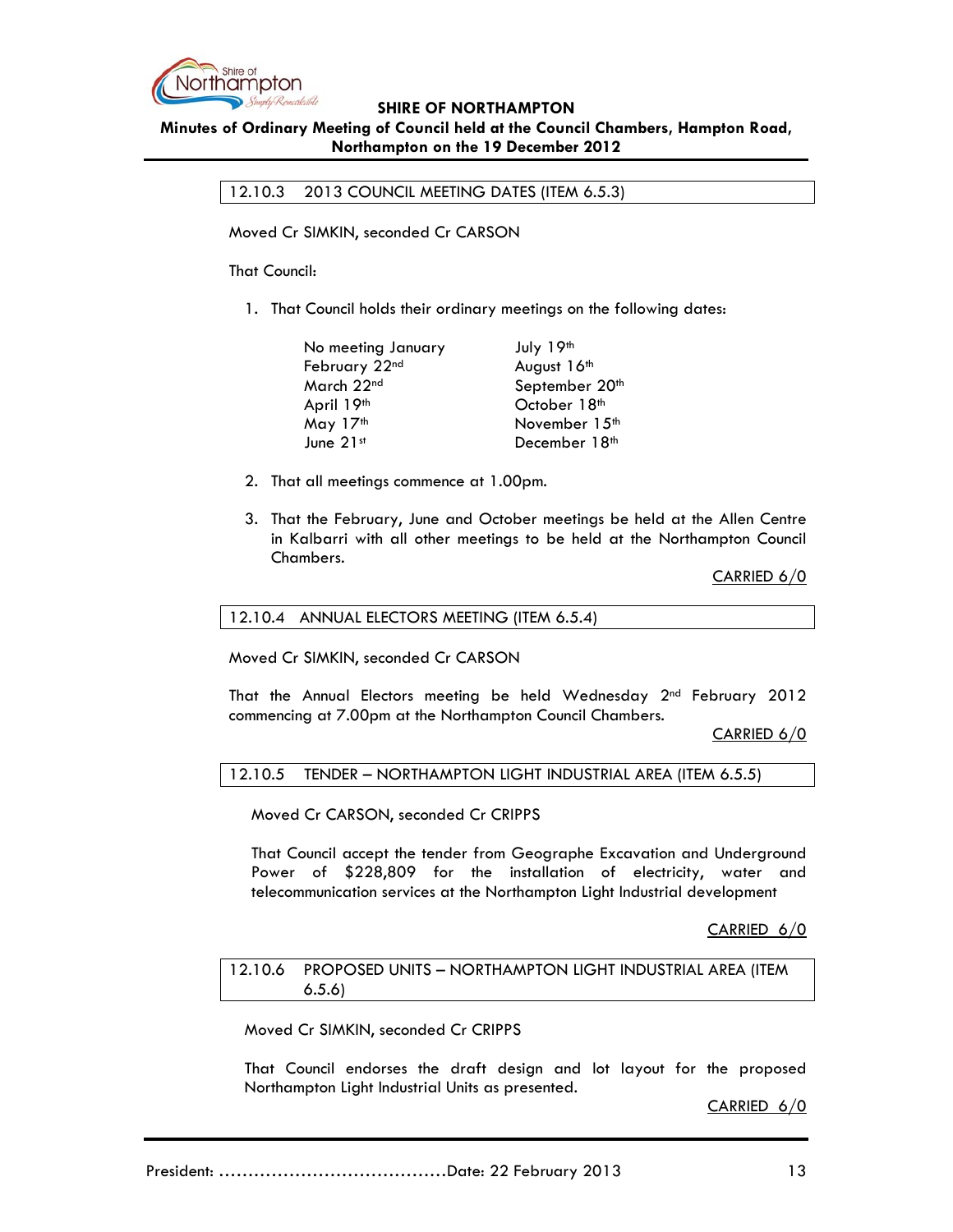

# **Minutes of Ordinary Meeting of Council held at the Council Chambers, Hampton Road, Northampton on the 19 December 2012**

## AFTERNOON TEA ADJOURNMENT

Council adjourned for afternoon tea at 3.01pm and reconvened at 3.15pm with the following in attendance:

Cr Wilson, Cr Stock Standen, Cr Booth, Cr Simkin, Cr Carson, Cr Cripps, the Chief Executive Officer, Garry Keeffe.

## 12.10.7 PROPOSED SHELTERS, TABLES & BENCH SEAT SETTINGS – KALBARRI SHOPPING CENTRE (ITEM 6.5.7)

Moved Cr STOCK-STANDEN, seconded Cr SIMKIN

That Council acknowledge the efforts of the Kalbarri Development Association in attempting to improve the aesthetics of the Kalbarri shopping centre precinct however advise that as a result of the community consultation that the installation of shelters was not supported and if the KDA wish to progress with the installation of tables with bench seat settings and promotional signage as proposed on Council controlled land within this area then Council has no objection to such improvements subject to the correct planning approvals for the signage being obtained.

CARRIED 6/0

# 12.10.8 PLAYGROUND EQUIPMENT – LIONS PARK (ITEM 6.5.8)

CEO advised that as a result of inquiries from the Northampton Child Care Centre (refer Item 6.5.10) that Lotterywest had indicated that the Lions Club should lodge a funding application to Lotterywest for the replacement of playground equipment at the Lions Park and therefore this item be deferred for further consideration until the outcome of that application is known.

### 12.10.9 LEASE – HORROCKS RECREATION/GOLF AREA (ITEM 6.5.9)

Moved Cr BOOTH, seconded Cr CARSON

That Council approve the entering into a lease for a term of 21 years with the Horrocks Community Centre Inc on Crown Reserves 2915, 48817 and Council Lot 9501 Horrocks, and the lease area be as per the revised lease plan as presented which includes an area north of the Little Bay Road.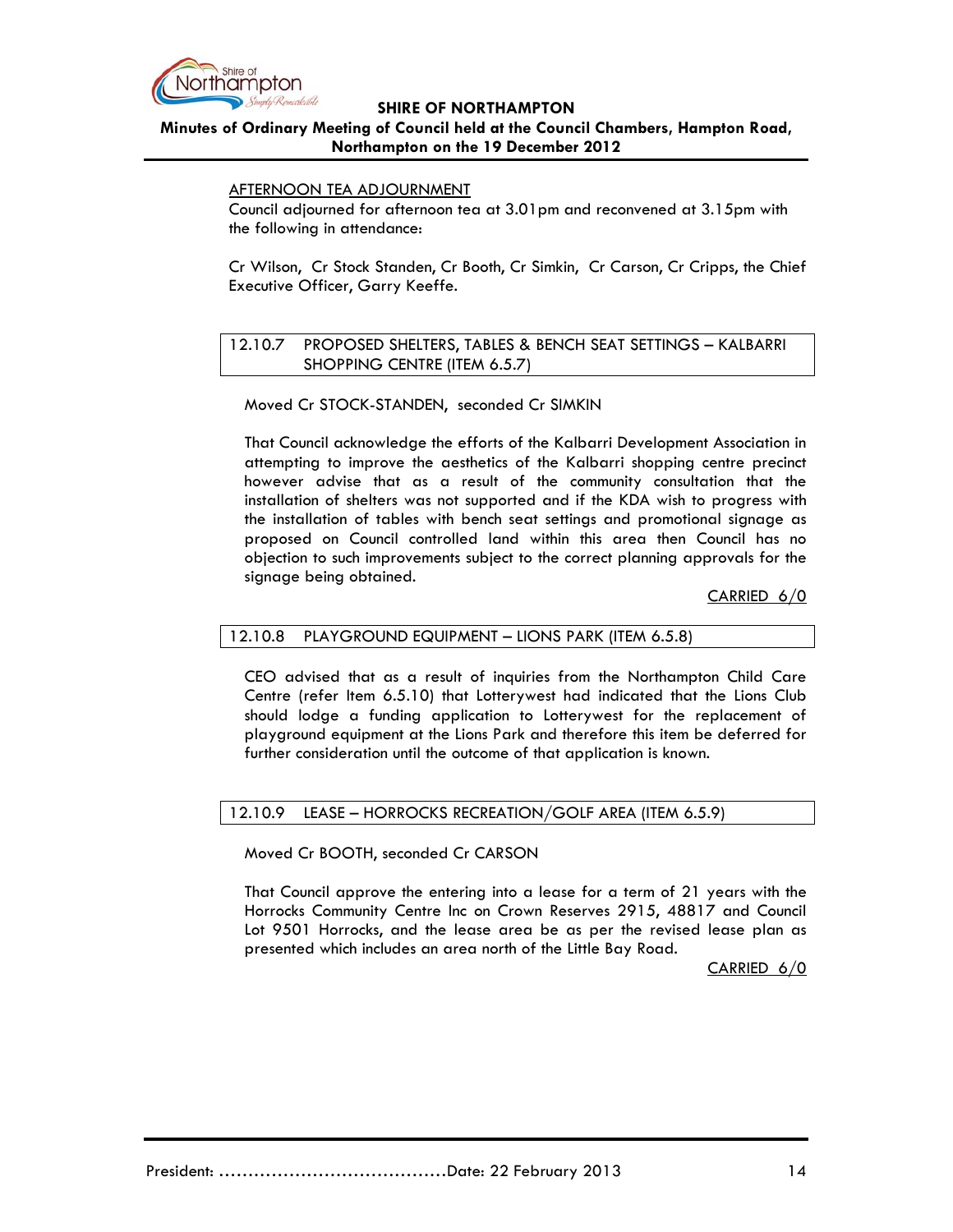

# **Minutes of Ordinary Meeting of Council held at the Council Chambers, Hampton Road, Northampton on the 19 December 2012**

12.10.10 CHANGE OF BUDGET PURPOSE TO PROVIDE FINANCIAL ASSISTANCE (ITEM 6.5.10)

Moved Cr CARSON, seconded Cr CRIPPS

- 1. That Council offer a grant of \$12,000 to the Northampton Child Care Centre to assist in their operations with the grant to be paid in full by the 31 December 2013.
- 2. If the grant is accepted then Council utilise the current budget provision for upgrades to the Northampton Child Care Centre of \$5,700 and declare the balance of \$6,300 as authorised expenditure.

## CARRIED 6/0 BY AN ABSOLUTE MAJORITY

## 12.10.11 NORTHAMPTON/AJANA RAILWAY CENTENARY CELEBRATIONS (ITEM 6.5.11)

**Noted** 

12.10.12 RESERVE 51228 – RIGHT OF WAY, NORTHAMPTON (ITEM 6.5.12)

The CEO Mr Garry Keeffe declared and interest in the following item as he owns property within the Rake Place subdivision and may incur a financial gain or loss from the Council decision. The CEO remained in the meeting.

Moved Cr STOCK-STANDEN, seconded Cr SIMKIN

That Council advise the Department of Regional Development and Lands that it has no comments to make and supports the issuing of a Management Order over Reserve 51228 drawn in favour of the Shire of Northampton for the purpose of a Right of Way.

CARRIED 6/0

### **12.11 PRESIDENTS REPORT**

Cr Wilson reported on his attendance to the following:

- Northampton 150<sup>th</sup> Anniversary Community meeting where further planning for an event and monument was discussed.
- WALGA Northern Zone meeting where the two recommendations by the Northampton Shire Council were accepted by the Zone.
- On invitation from the CEO attended the interviews of two applicants for the position of Deputy CEO.
- Annual end of year Christmas function for staff and Councillors.
- Performed a citizenship ceremony for Fleur Newcombe.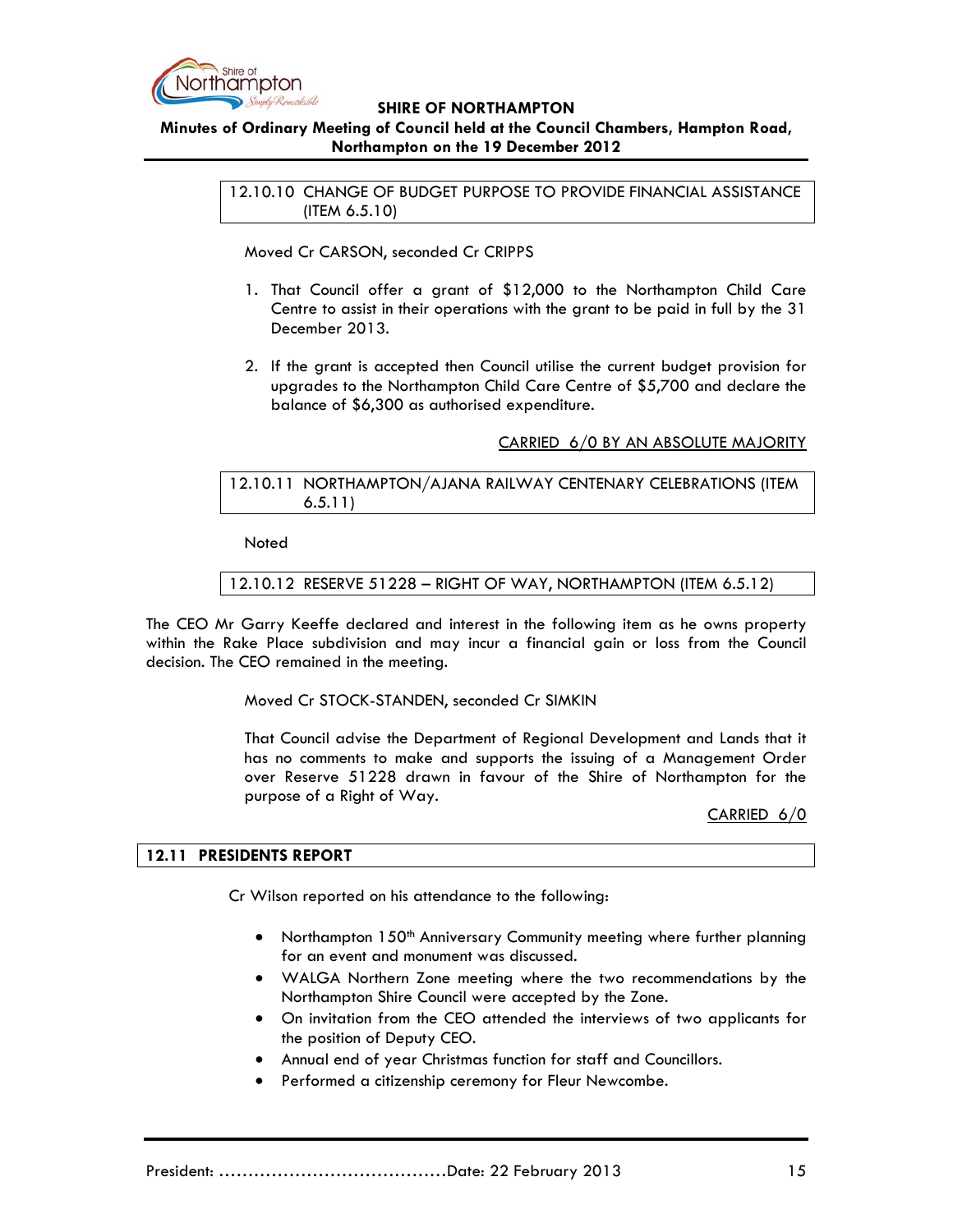

**Minutes of Ordinary Meeting of Council held at the Council Chambers, Hampton Road, Northampton on the 19 December 2012**

- Iron Ore Alliance Christmas Function, considers that the iron ore industry is still solid within the Mid West.
- With the CEO and Cr's Simkin and Cripps, inspected the Morawa Industrial Units.
- Attended a forum on potential water usage for agriculture at the Department of Food and Agriculture in Geraldton.

# **12.12 COUNCILLORS REPORT**

## 12.12.1 CR CRIPPS

Since the last Council meeting Cr Cripps reported on his attendance to:

- Inspected the Morawa Industrial Units.
- Annual end of year Christmas function for staff and Councillors.

## 12.12.2 CR SIMKIN

Since the last Council meeting Cr Simkin reported on his attendance to:

- WALGA Northern Zone meeting where the two recommendations by the Northampton Shire Council were accepted by the Zone.
- Inspected the Morawa Industrial Units.
- Annual end of year Christmas function for staff and Councillors.

# 12.12.2 CR BOOTH

Since the last Council meeting Cr Booth reported on her attendance to:

- On an invitation, attended a Kalbarri Sport and Recreation Club meeting in regards to their future plans for the relocation of the tennis and netball/basketball courts.
- Kalbarri Visitor Centre Meetings.
- Kalbarri Foreshore Parkland Community Committee meeting.

# 12.12.2 CR CARSON

Since the last Council meeting Cr Carson reported on his attendance to:

- Attended a forum on potential water usage for agriculture at the Department of Food and Agriculture on Geraldton. A major component of the meeting was related to salinity and the distance for when water will rise to the surface. Unfortunately did not relate to potential water supplies.
- Annual end of year Christmas function for staff and Councillors.